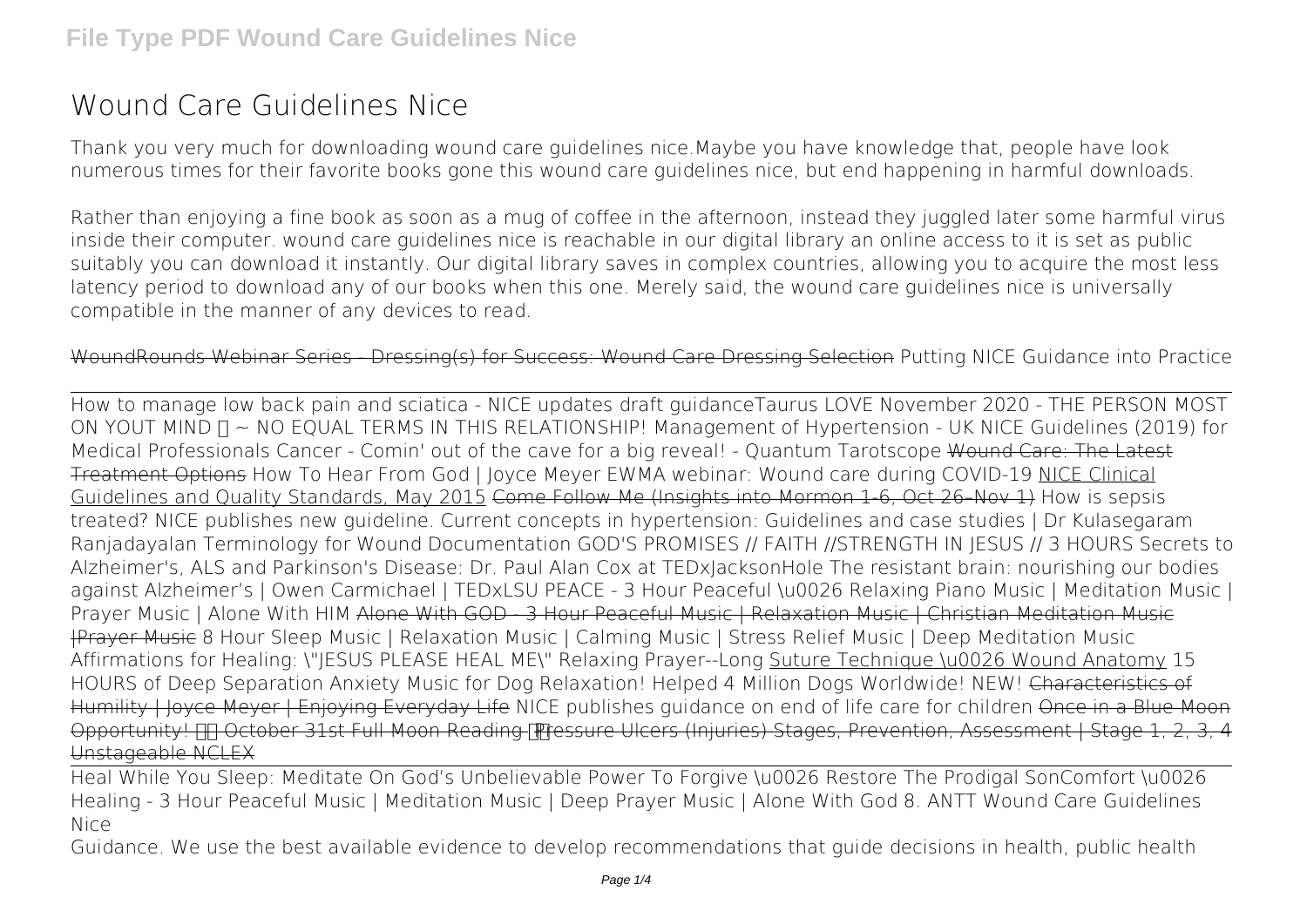## **File Type PDF Wound Care Guidelines Nice**

and social care. Published guidance on this topic (0) New guidance in the last 6 months (3) Updated guidance in the last 6 months (0) In development guidance (2)

*Wound management | Topic | NICE* This document summarises the evidence base on wound care products. It is a key therapeutic topic that has been identified to support medicines optimisation. It is not formal NICE guidance. This key therapeutic topic was updated in September 2019.

*Overview | Wound care products | Advice | NICE*

NICE guidelines (19) Review the evidence across broad health and social care topics. Technology appraisal guidance (1) Reviews the clinical and cost-effectiveness of new treatments.

*Injuries, accidents and wounds | Topic | NICE*

This guideline has been developed by the Australian Wound Management Association Inc in conjunction with the New Zealand Wound Care Society.It is the first of its kind developed for the Australian...

*guidelines for wound care | Evidence search | NICE*

Results for guidelines for wound care 1 ... Everything NICE has said on managing skin conditions and skin damage in an interactive flowchart. More: Guidance. Leg ulcer - venous. Source: Clinical Knowledge Summaries - CKS - 01 February 2020 (from the ankle to mid-calf).Other ...

*guidelines for wound care | Evidence search | NICE*

HSE National wound management guidelines 2018 (PDF) Published by Health Service Executive, Republic of Ireland, 26 September 2018 This guideline aims to support all clinicians in the clinical decision making process in their wound care practice.

*wound management guidelines - Evidence search | NICE*

This guideline covers care before, during and after a planned knee, hip or shoulder replacement. It includes recommendations to ensure that people are given full information about their options for surgery, including anaesthesia. It offers advice for healthcare professionals on surgical procedures and ensuring safety during operations.

*wound care | Search results | NICE*

National Institute for Health and Care Excellence - NICE (Add filter) 23 April 2014 This guideline covers risk assessment, prevention and treatment in children, young people and adults at risk of, or who have, a pressure ulcer (also known as a<br>Page 2/4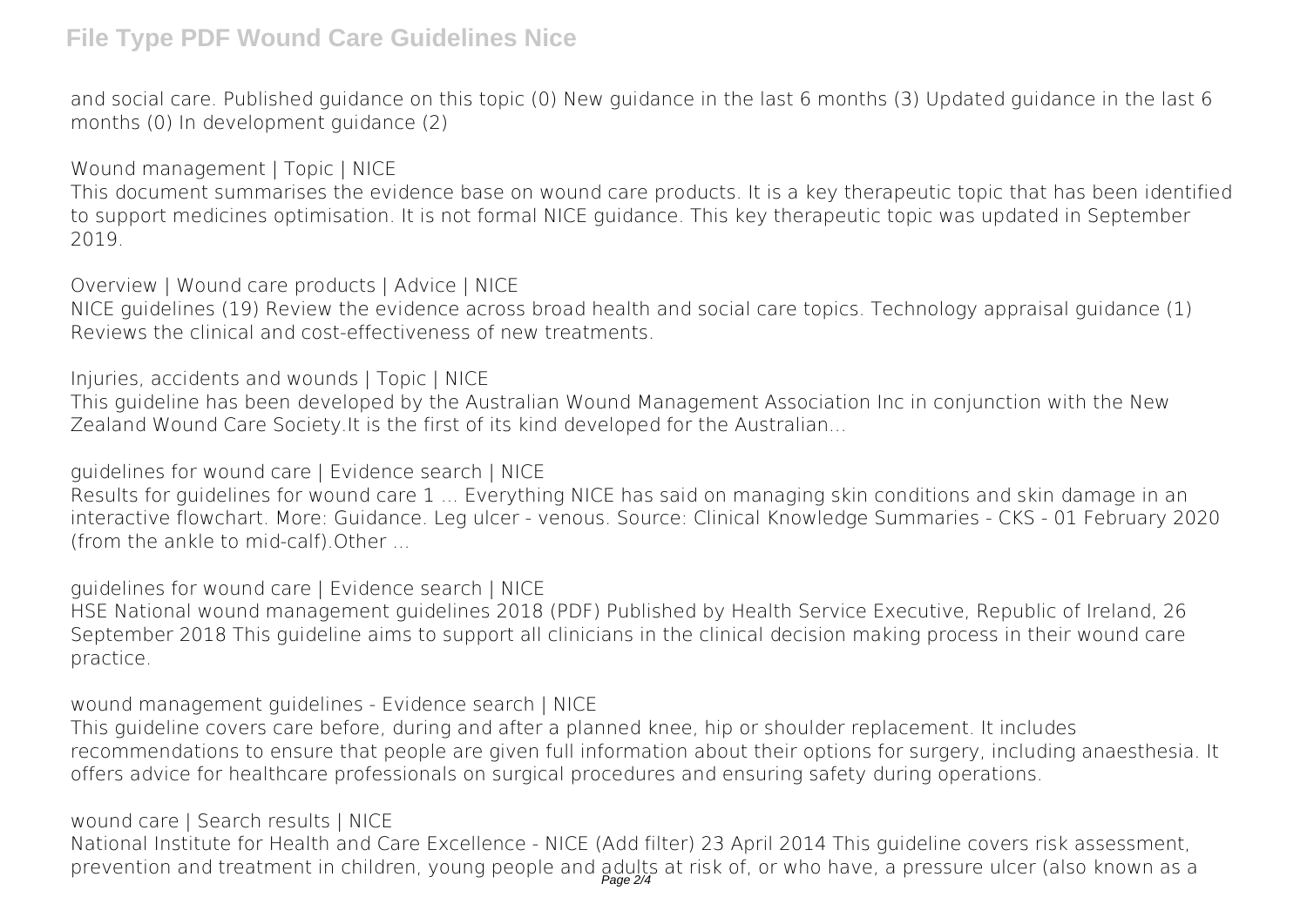bedsore or pressure sore).

*wound debridement guidelines - Evidence search | NICE*

Primary care management of a laceration involves: Cleaning, closing, and dressing wounds at low risk of infection. Infected wounds or wounds at high risk of infection should be cleaned and dressed initially; secondary closure can be considered after a few days, provided there are no signs of infection.

*Lacerations | Topics A to Z | CKS | NICE*

Negative pressure wound therapy. Do not routinely offer adults negative pressure wound therapy to treat a pressure ulcer, unless it is necessary to reduce the number of dressing changes (for example, in a wound with a large amount of exudate) Hyperbaric oxygen therapy and electrotherapy. Do not offer the following to adults to treat a pressure ulcer:

*NICE pressure ulcer guideline | NICE guideline | Guidelines*

NICE guideline NICE antimicrobial prescribing guideline for insect bites and stings. 2020-10-05T08:48:00Z. This Guidelines summary covers an antimicrobial prescribing strategy for insect and spider bites and stings in adults, young people, and children

*NICE impetigo guideline | NICE guideline | Guidelines*

This Guidelines summary covers the provision of care for patients requiring dialysis in the context of the COVID-19 outbreak NICE guideline Venous thromboembolic diseases: diagnosis, management and thrombophilia testing

## *All NICE guideline articles | Guidelines*

The guiding principles of wound care have always been focused around defining the wound, identifying any associated factors that may influence the healing process, then selecting the appropriate wound dressingor treatment device to meet the aim and aid the

*Wound Care: A Guide to Practice for Healthcare Professionals*

Healthcare is an ever changing science and advances and new developments in wound care continue to take place. This guideline "HSE National Wound Management Guidelines 2018" updates the 2009 guidelines and provides a national standardised evidence based approach and expert opinion for the provision of wound care management.

*HSE National Wound Management Guidelines 2018*

Under normal circumstances, a moist environment is a necessary part of the wound healing process; exudate provides a moist environment and promotes healing, but excessive exudate can cause maceration of the wound and surrounding<br>Page 34